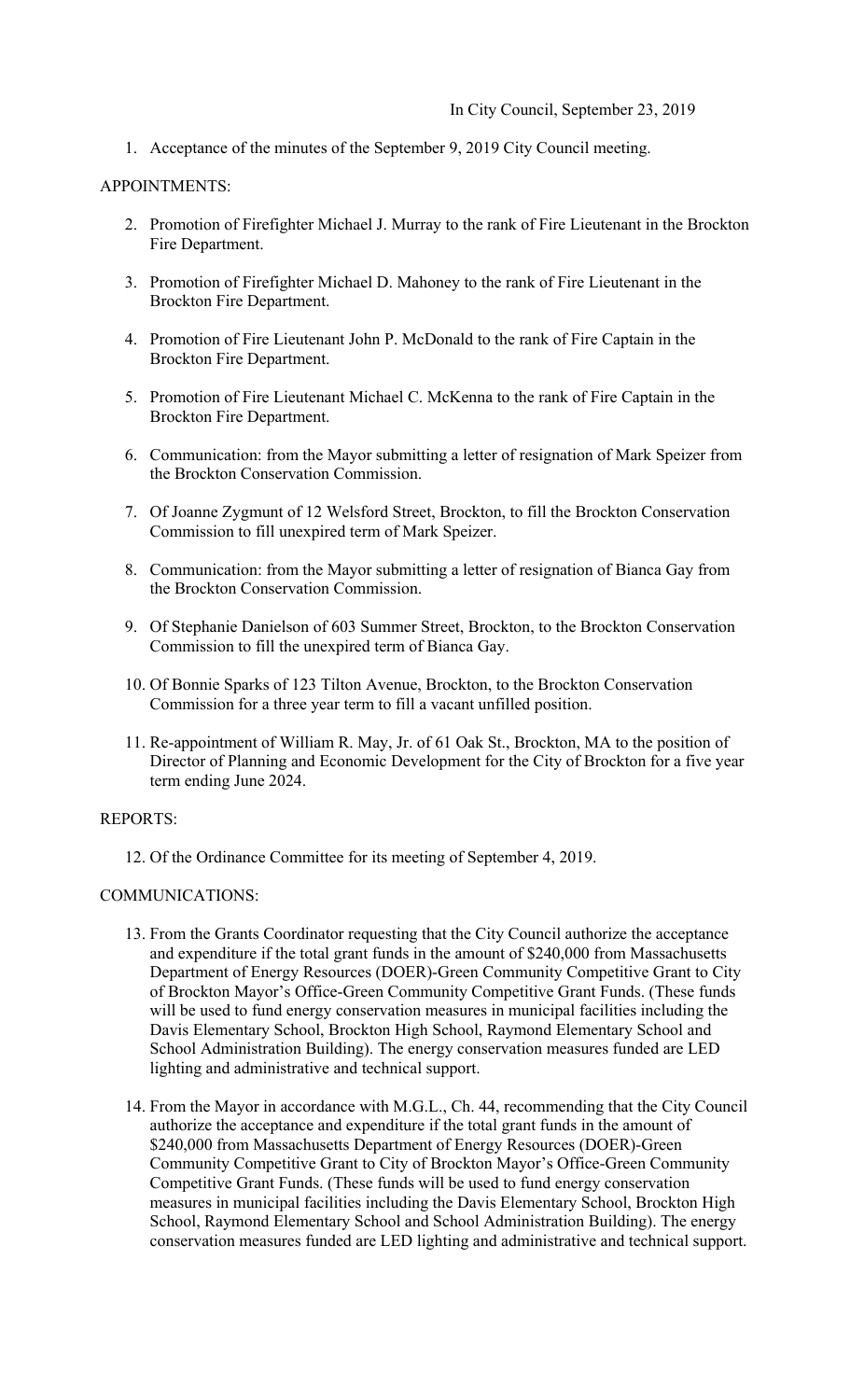- 15. From the CFO in accordance with Section 5 of Ch. 324 of the Acts of 1990, certifying the proposed appropriation of \$240,000 from Massachusetts Department of Energy Resources (DOER)-Green Community Competitive Grant to City of Brockton Mayor's Office-Green Community Competitive Grant Funds.
- 16. From the DPW Commissioner requesting that the City Council revise the revised Ordinances of the City of Brockton, Ch. 23-Water, Sewer and Sewage Disposal, Article III-Sewer and Sewerage Disposal to add reference to Best Management Practices and also to amend sections 23-38 through 23-92.
- 17. From the Mayor in accordance with M.G.L., Ch. 44, recommending that the City Council amend the Revised Ordinances of the City of Brockton, Ch. 23-Water, Sewer and Sewage Disposal, Article III-Sewer and Sewerage Disposal to add reference to Best Management Practices and also to amend sections 23-38 through 23-92.
- 18. From the CFO in accordance with Section 5 of Ch. 324 of the Acts of 1990, certifying the amendment Revised Ordinances of the City of Brockton, Ch. 23-Water, Sewer and Sewage Disposal, Article III-Sewer and Sewerage Disposal to add reference to Best Management Practices and also to amend sections 23-38 through 23-92.
- 19. From the Mayor in accordance with the provisions and stipulations of Section 5B of Ch.40 of the Massachusetts General Laws, hereby recommending the City Council accepts the fourth paragraph of the M.G.L., Ch. 40, Section 5B, which allows the dedication, without further appropriation, of all, or a percentage not less than 25 percent, of particular fees, charges or receipts to a stabilization fund to be effective for the fiscal year beginning on July 1, 2019, or take any other action relative thereto. Expenditures from the Stabilization Fund shall be made on the authority and direction of the Mayor with a vote of the City Council.
- 20. From the CFO in accordance with Section 5 of Ch. 324 of the Acts of 1990, certifying the proposed fourth paragraph of the M.G.L., Ch. 40, Section 5B.
- 21. From the Executive Director of the Parking Authority in accordance with Section 12-111 of the City Ordinances, requesting that the City Council authorize the Executive Director of the Parking Authority to procure and install parking meters called for in the Parking study conducted by Nelson/Nygaard. No appropriation will be necessary for this purchase. Sufficient funding is available in the capital projects line items of the Parking Meters Revolving Fund.
- 22. From the Mayor in accordance with M.G.L., Ch. 44, asking the City Council to approve the request from the Executive Director of the Parking Authority to procure and install parking meters called for in the Parking study conducted by Nelson/Nygaard. Sufficient funding is available in the capital projects line items of the Parking Meters Revolving Fund.
- 23. From the CFO in accordance with Section 5 of Ch. 324 of the Acts of 1990, certifying the support of the approval of the request from the Executive Director of the Parking Authority to procure and install parking meters called for in the Parking study conducted by Nelson/Nygaard.

# UNFINISHED BUSINESS:

- 24. Order: That sections twenty-six B to twenty-six E, inclusive of chapter one hundred and eleven of the Massachusetts General Laws (M.G.L. c. 111 §§26B-26E) be and hereby is accepted by the City of Brockton in accordance with section twenty-six A of chapter one hundred and eleven of the Massachusetts General Laws (M.G.L. c. 111 §26A). (REFERRED BACK TO FULL CITY COUNCIL)
- 25. The Zoning request change from industrial to commercial for the properties map of East Ashland Street. Previously voted on by the Planning Board and forwarded to City Clerk and City Council. The proposed amendment; that the following parcels be included in the proposed change 161-094,161-096, 161-097, 161-097R, 161-098, and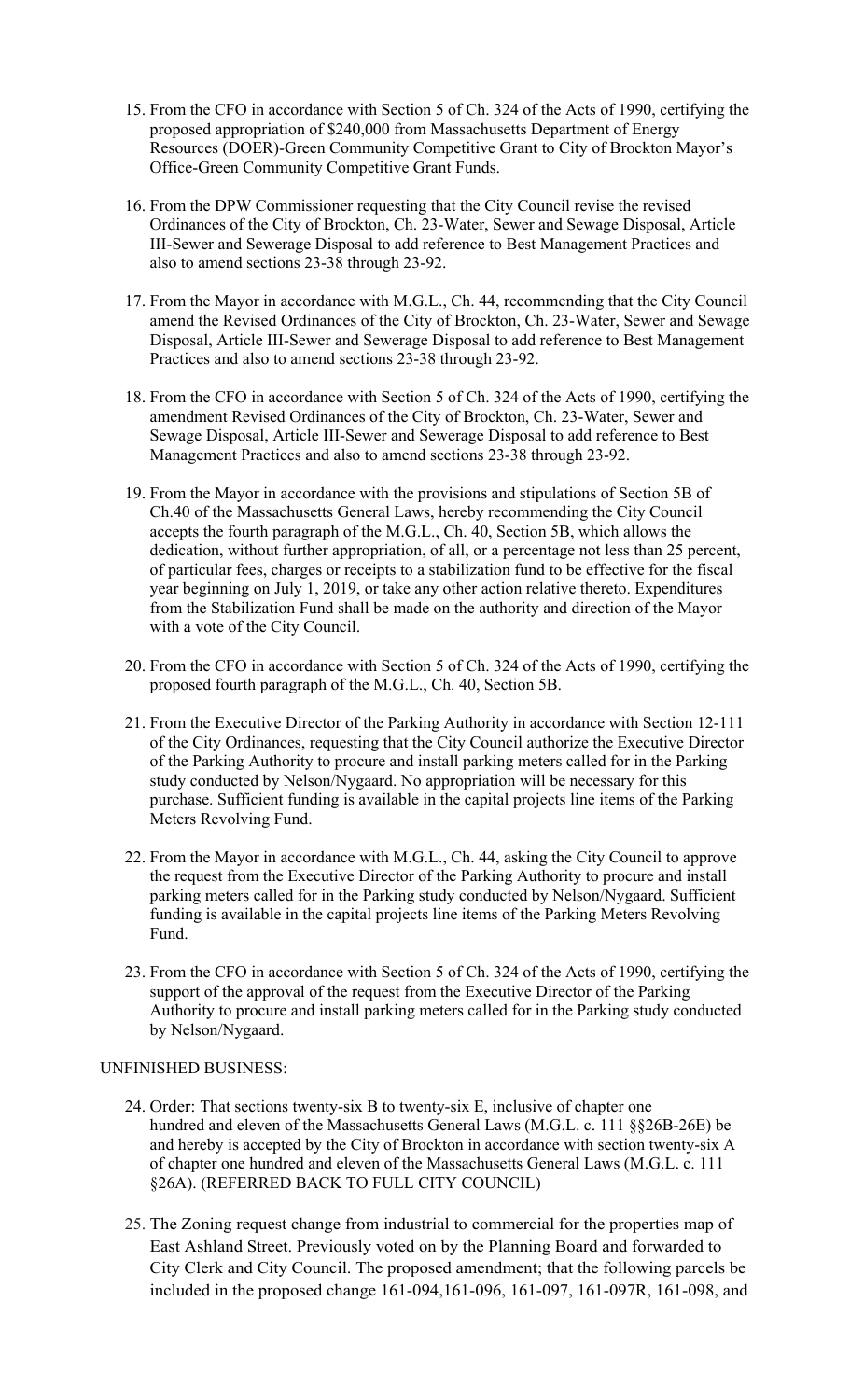161-113. The addition of these properties will protect the existing residential zones from the possibility of any future expanded industrial uses. (IN CITY COUNCIL SEPTEMBER 9, 2019, PASSED TO A THIRD READING BY HAND VOTE)

 review of the current salary for all positions governed by the Ordinances of the city as 26. Ordered: Pursuant to Article II, section 2-93 of the Revised Ordinances of the City of Brockton, it is referred to the Ordinance Committee the responsibility to undertake a well as the proposed creation of any new position. Provided further, the Ordinance Committee shall present any recommended amendments to the Ordinances governing positions and salary levels to the City Council for review and approval. (Relative to salary of Dir. of Human Resources and the creation of the position of Assistant Director of Human Resources). (IN CITY COUNCIL SEPTEMBER 9, 2019, PASSED TO A THIRD READING BY HAND VOTE)

### ORDERS:

- 27. Ordinance: An Ordinance Amending the Revised Ordinances of the City of Brockton, Chapter 23-Water, Sewer and Sewage Disposal, Article III-Sewer and Sewerage Disposal to add reference to Best Management Practices and also to amend sections 23-38 through 23-92.
- 28. Order: The City accepts the fourth paragraph of Massachusetts General Laws Chapter 40, Section 5B, which allows the dedication, without further appropriation, of all, or a percentage not less than 25 percent, of particular fees, charges or receipts to a stabilization fund established under Massachusetts General Laws Chapter 40, Section 5B, to be effective for the fiscal year beginning on July 1, 2019, or take any other action relative thereto.
- 29. Order: To see if the city will dedicate all or a percentage, which may not be less than 25 percent, of the local option excise on retail marijuana sales revenues collected under Massachusetts General Laws Chapter 64N, §3 to the Community Impact Stabilization Fund established under Massachusetts General Laws Chapter 40, Section 5B, effective for fiscal year 2020 beginning on July 1, 2019, or take any other action relative thereto.
- 30. Order: to see if the city will dedicate all or a percentage, which may not be less than 25 percent, of the community impact fees collected under Massachusetts General Laws Chapter 64N and related Host Community Agreements to the Community Impact Stabilization Fund established under Massachusetts General Laws Chapter 40, Section 5B*,* effective for fiscal year 2020 beginning on July 1, 2019, or take any other action relative thereto.
- 31. Ordered: acceptance and expenditure of the total grant funds in the amount of \$240,000 From: Massachusetts Department of Energy Resources (DOER)-Green Community Competitive Grant To: City of Brockton Mayor's Office-Green Community Competitive Grant Funds.
- 32. Ordered: That the City Council authorize the approval to the Executive Director of the Parking Authority to procure and install parking meters called for in the Parking study conducted by Nelson/Nygaard. Sufficient funding is available in the capital projects line items of the Parking Meters Revolving Fund.
- 33. Resolve: to put on notice the owners or operators of Lubras Auto Body, located at 64 Elliot Street, Brockton and the owners or operators of  $D & G$  Auto, located at 8 Perkins Street, Brockton, to notify them that a Public Hearing will be held concerning revocation of their licenses.

# **Councillors' Recognition**